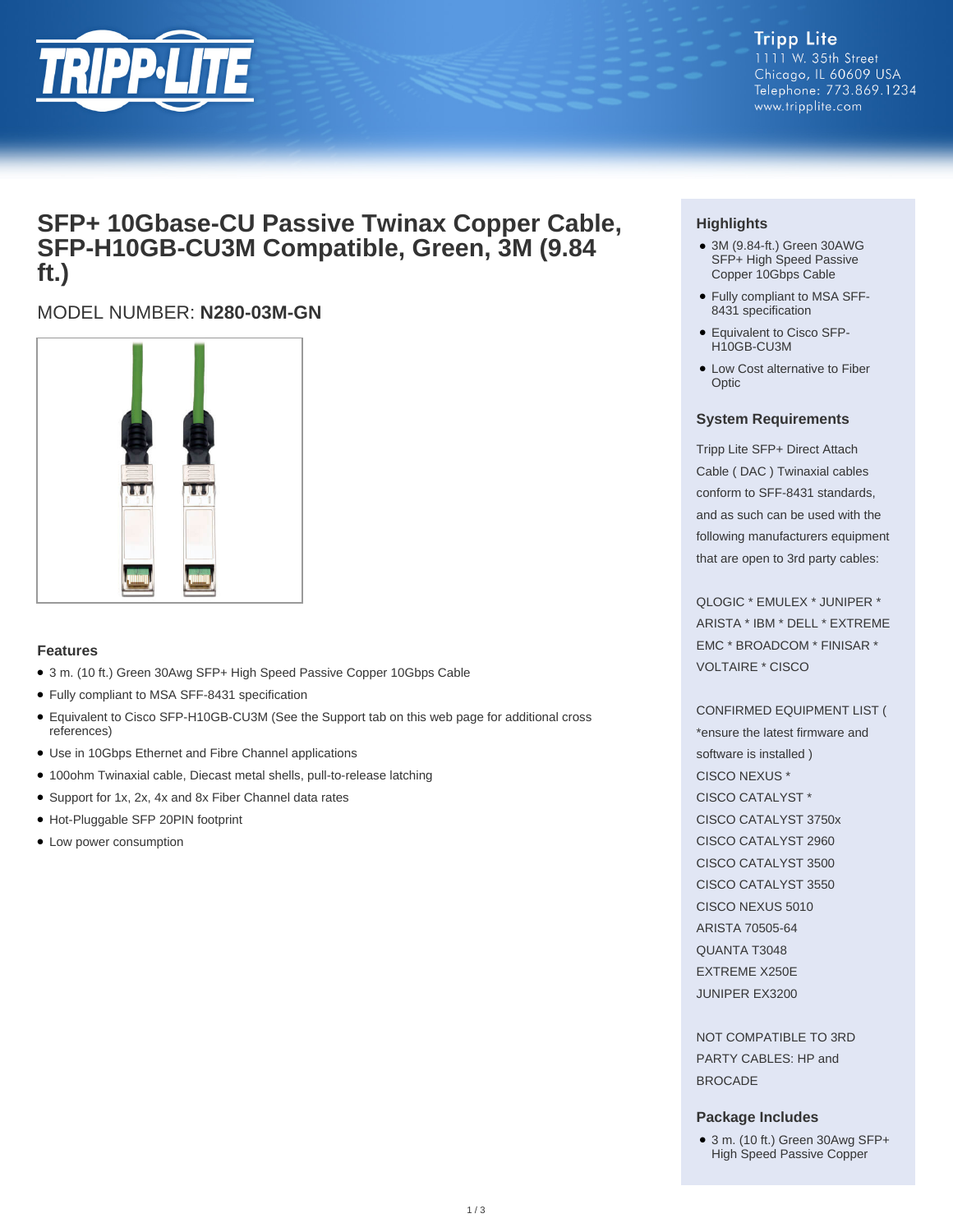

10Gbps Cable

# **Specifications**

| <b>OVERVIEW</b>                    |                      |
|------------------------------------|----------------------|
| <b>UPC Code</b>                    | 037332178169         |
| Product Type                       | Passive              |
| <b>PHYSICAL</b>                    |                      |
| Color                              | Green                |
| Cable Jacket Color                 | Green                |
| Cable Jacket Material              | <b>PVC</b>           |
| Cable Outer Diameter (OD)          | 4.2mm                |
| Wire Gauge (AWG)                   | $30\,$               |
| Cable Length (ft.)                 | 9.8                  |
| Cable Length (m)                   | 2.99                 |
| Cable Length (in.)                 | 117.6                |
| Cable Length (cm)                  | 298.704              |
| Minimum Bend Radius                | 23mm                 |
| Shipping Dimensions (hwd / in.)    | 17.00 x 14.00 x 0.50 |
| Shipping Dimensions (hwd / cm)     | 43.18 x 35.56 x 1.27 |
| Shipping Weight (lbs.)             | 0.33                 |
| Shipping Weight (kg)               | 0.15                 |
| <b>ENVIRONMENTAL</b>               |                      |
| <b>Operating Temperature Range</b> | 0 to $+70$           |
| Storage Temperature Range          | $-20$ to $+85$       |
| <b>Operating Humidity Range</b>    | 5% to 85% RH         |
| Storage Humidity Range             | 5% to 85% RH         |
| <b>COMMUNICATIONS</b>              |                      |
| Network Compatibility              | 10 Gbps              |
| <b>IEEE Standards Supported</b>    | 802.3BA              |
| <b>CONNECTIONS</b>                 |                      |
| Side A - Connector 1               | SFP+ (MALE)          |